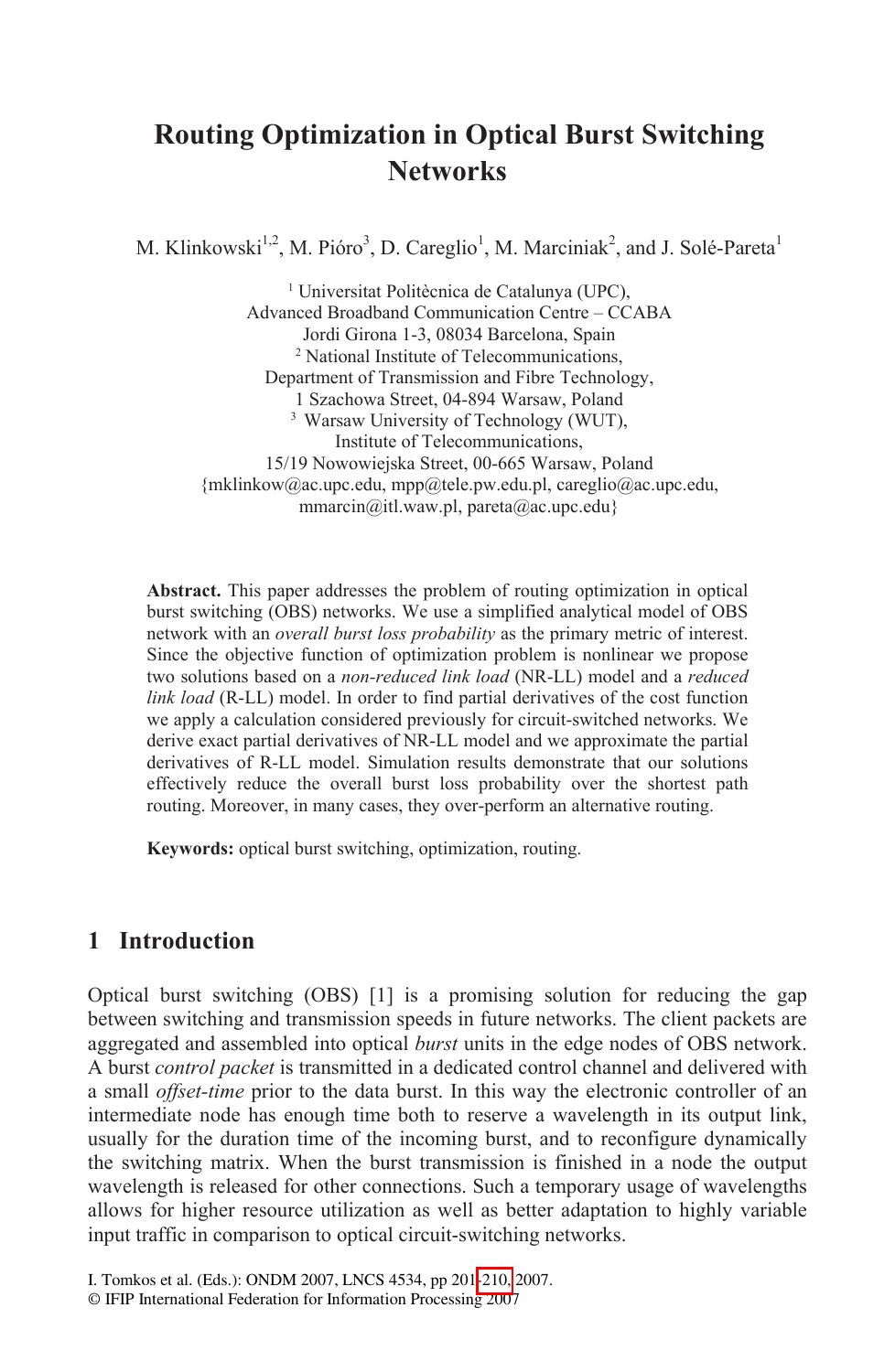OBS architectures with limited buffering capabilities are susceptible to congestion states. The existence of a few highly congested links may seriously aggravate the network throughput (see e.g. [2]). The congestion can be reduced either by an appropriate network dimensioning or by a proper routing in the network. The dimensioning approach fits the node and link capacities according to the matrix of actual traffic load demands and after such optimization it needs only either a simple shortest path algorithm or a similar mechanism (see e.g. [3]). Some parts of such network, however, may encounter the congestion problem if the traffic demands change. On the contrary, the routing approach introduces some operational complexity since it often needs advanced mechanisms with signalling protocols involved. Nevertheless, the advantage is that it facilely adapts to the changes in the traffic demands.

A great part of the research on routing in OBS networks addresses the problem of alternative, also called deflection, routing  $(e.g. [2], [4])$ . In such routing scheme the burst is allowed to be deflected dynamically to an alternative routing path in a node if it contents with another burst on the primary routing path. However, a deflection routing can improve the network performance under low traffic loads it may intensify the burst losses under moderate and high loads [5].

Another approach to the routing problem makes use of the optimization theory and a few works can be found in this area  $[6]$ ,  $[7]$ ,  $[8]$ . In OBS network a burst loss probability is the primary metric of interest which adequately represents the congestion state of entire network. An approximated form of the overall burst loss probability, which can be found e.g. in [9], has a nonlinear character which may produce some difficulties in formulating an optimization problem. The solutions presented in works  $[6]$ - $[8]$  use a linear programming  $(LP)$  formulation which either does not consider the overall burst loss probability as a metric of interest or it takes an approximated form of this metric.

The intention of this work is to fill the gap. Namely, we formulate a nonlinear optimization problem for the routing problem in OBS network. Our objective is to distribute the traffic over a set of pre-established routing paths so as to minimize the overall burst loss probability in the network.

The rest of the paper is structured as follows. In Section 2 we present a routing scenario under the study. In Section 3 we provide a loss model of OBS network. In Section 4 we formulate a nonlinear optimization problem and give the partial derivatives of the cost function. In Section 5 we present simulation results that prove the effectiveness of our solutions. In Section 6 we discuss some implementation issues. Finally we conclude the paper in Section 7.

## 2 Routing Scenario

Consider an OBS network such as that illustrated in Fig. 1. There are finitely many links, labelled  $k = 1, 2, ... K$ , and link k comprises, for simplicity, a fixed number of wavelengths C. A subset  $p \subset \{1, 2, ..., K\}$  identifies a path; we define a matrix  $[A_{kp}]$ such that  $A_{kp} = I$  if link k belongs to path p, and  $A_{kp} = 0$  otherwise. In the network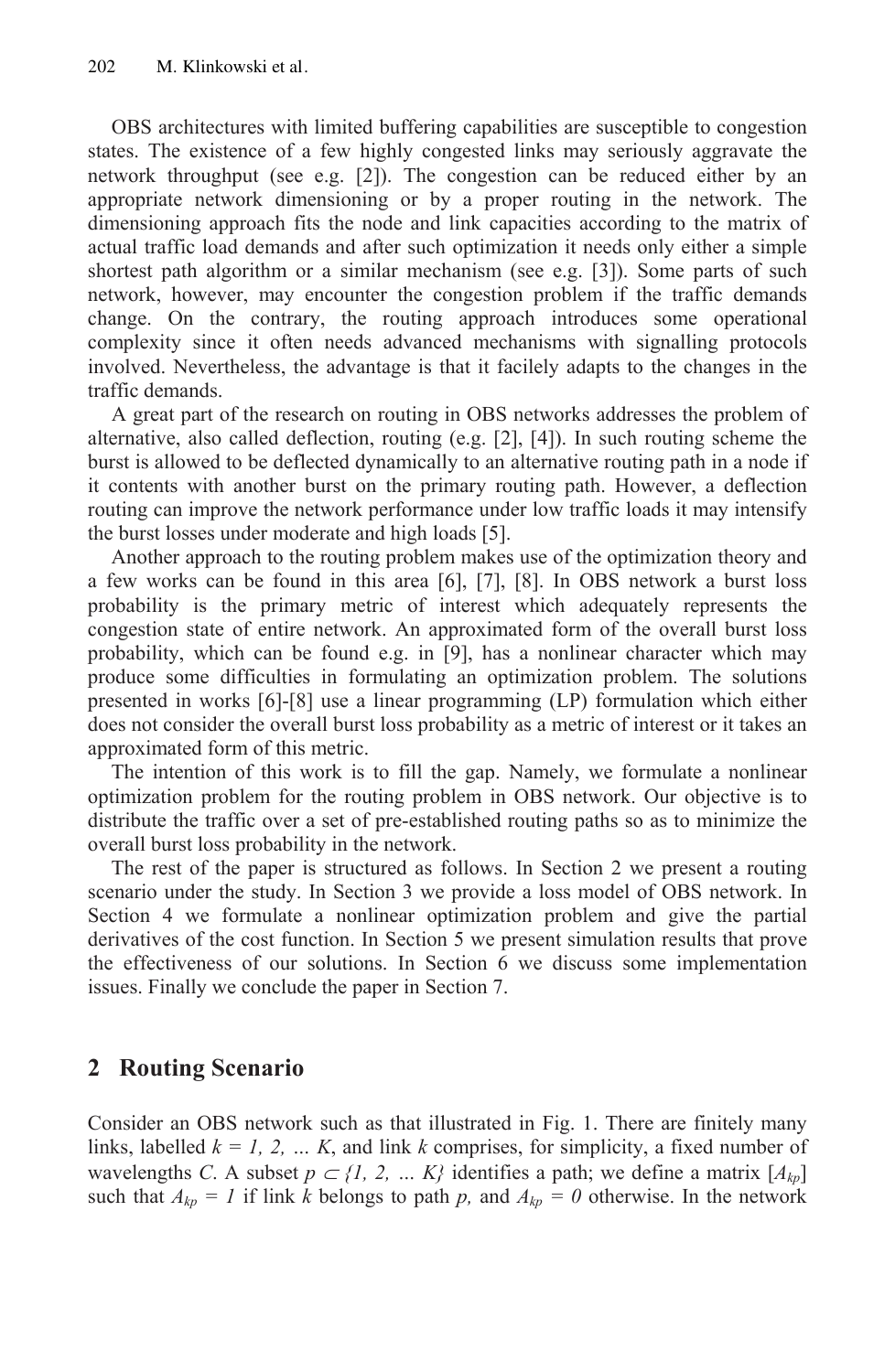there is a set  $P$  of paths pre-established between source  $(s)$  and destination  $(d)$  nodes. A subset  $P_{sd} \subset P$  identifies all the paths originated in node s and terminated in node d.



Fig. 1. Example of OBS network with source-based routing;  $x_1$  and  $x_2$  are the splitting factors and  $x_1 + x_2 = 1$ .

We assume that the network operates with a source-based routing, in that the source node determines the path of a burst that enters the network (see Fig. 1). Moreover, the network uses a multi-path routing where each subset  $P_{sd}$  comprises a small number of paths and a burst can take one of those paths. The path selection is performed according to a given splitting factor  $x_p$ , such that the sum of  $x_p$  of all the paths p belonging to a given subset  $P_{sd}$  is equal to 1.

The traffic pattern is described by the matrix  $[t_{sd}]$  and bursts destined to a given node *d* arrive to a node *s* as a Poisson process of (long-term) rate  $t_{sd}$ . Let  $t_p = t_{sd}$  for each  $p \in P_{sd}$ . Thus traffic  $v_p$  offered to path p can be calculated as:

$$
v_p = x_p t_p. \tag{1}
$$

 $\lambda$ 

Here the key factor is the vector  $(x_n)$  because it determines the distribution of traffic over the network and it may be selected so that to reduce congestion and to improve overall performance (i.e. in our case the overall burst loss probability). In the next two sections we present analytical derivation of this metric and we formulate an optimization problem.

### 3 Loss Model of OBS Network

A burst going over a path p is blocked and lost if on a given link k that belongs to p there are no free wavelengths. Otherwise a wavelength in the link is reserved for the burst duration and then released immediately after the burst transmission. The reservation holding period is independent of earlier arrival times and holding periods; the holding periods on each link are identically distributed with a mean equal to the mean burst duration, for simplicity we assume that it is equal to 1.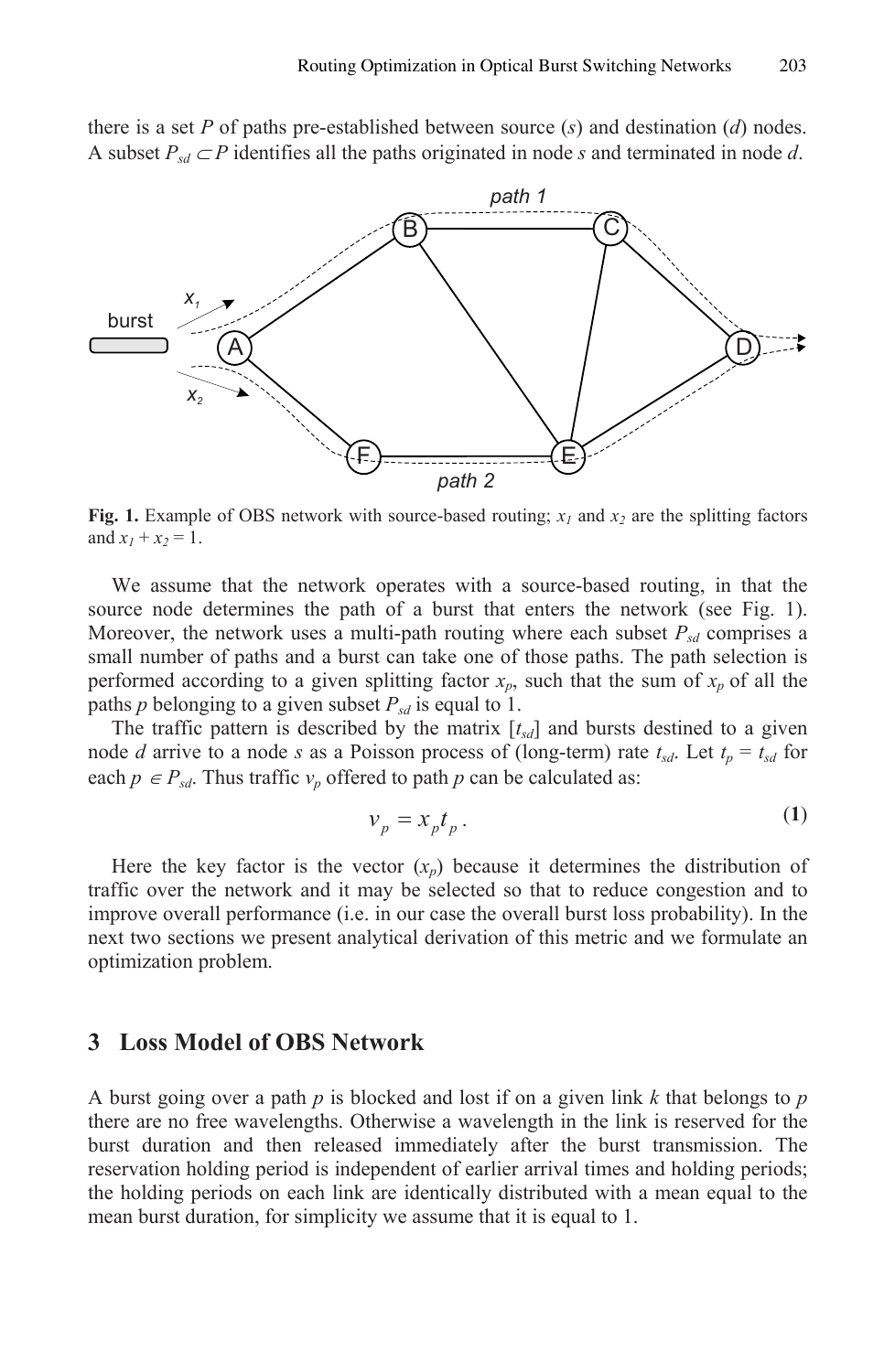Given the difficulty in obtaining an exact formula for the blocking of a burst we assume that each blocking event occurs independently from link to link along any path inside the network (see e.g.  $[9]$ ).

The independence assumption implies that the offered load to link  $k$  is a Poisson process with rate  $\rho_k$  and so the burst loss probability in link k is:

$$
E_{k} = Erl(\rho_{k}, C) = \frac{\rho_{k}^{C}}{C!} \cdot \left[ \sum_{i=0}^{C} \frac{\rho_{k}^{i}}{i!} \right]^{-1}.
$$
 (2)

For a moment let us assume that we have a vector  $(E_k)$  given. Thus the approximate loss probability  $L_p$  of bursts offered to path  $p$  satisfies:

$$
L_p = 1 - \prod_{k=1}^{K} (1 - A_{kp} E_k) , \qquad (3)
$$

and the overall burst loss probability  $B$  is equal to:

$$
B = \sum_{p \in P} \nu_p L_p \cdot \left[ \sum_{p \in P} \nu_p \right]^{-1} . \tag{4}
$$

In order to calculate  $(2)$  we consider two different models that estimate the traffic  $\rho_k$  offered to a link, namely a *non-reduced link load* (NR-LL) model and a *reduced* link load (R-LL) model.

In the NR-LL model the traffic offered to link  $k$  is calculated as a sum of the traffic offered to all the paths that cross this link:

$$
\rho_k = \sum_{p \in P} A_{kp} v_p \quad . \tag{5}
$$

This formula roughly approximates the volume of traffic offered to a link; nevertheless, it allows easily to find the solution of equation (2).

In the R-LL the traffic offered to link  $k$  is obtained as a sum of the traffic offered to all the paths that cross this link diminished by the traffic lost in preceding links along these paths. Thus:

$$
\rho_k = \sum_{p \in P} A_{kp} v_p \prod_{j=1}^K (1 - S_{pjk} E_j) , \qquad (6)
$$

where  $S_{pjk}$  equals 1 or 0 depending whether or not link *j* strictly precedes link *k* along path  $p$ , respectively.

In order to solve the formula  $(6)$  which incorporates equation  $(2)$  we take advantage of the Erlang fixed-point approximation (see e.g.  $[9]$ ).

## 4 Formulation of the Optimization Problem

From equations  $(1)$  and  $(4)$  we define a cost function to be the subject of optimization: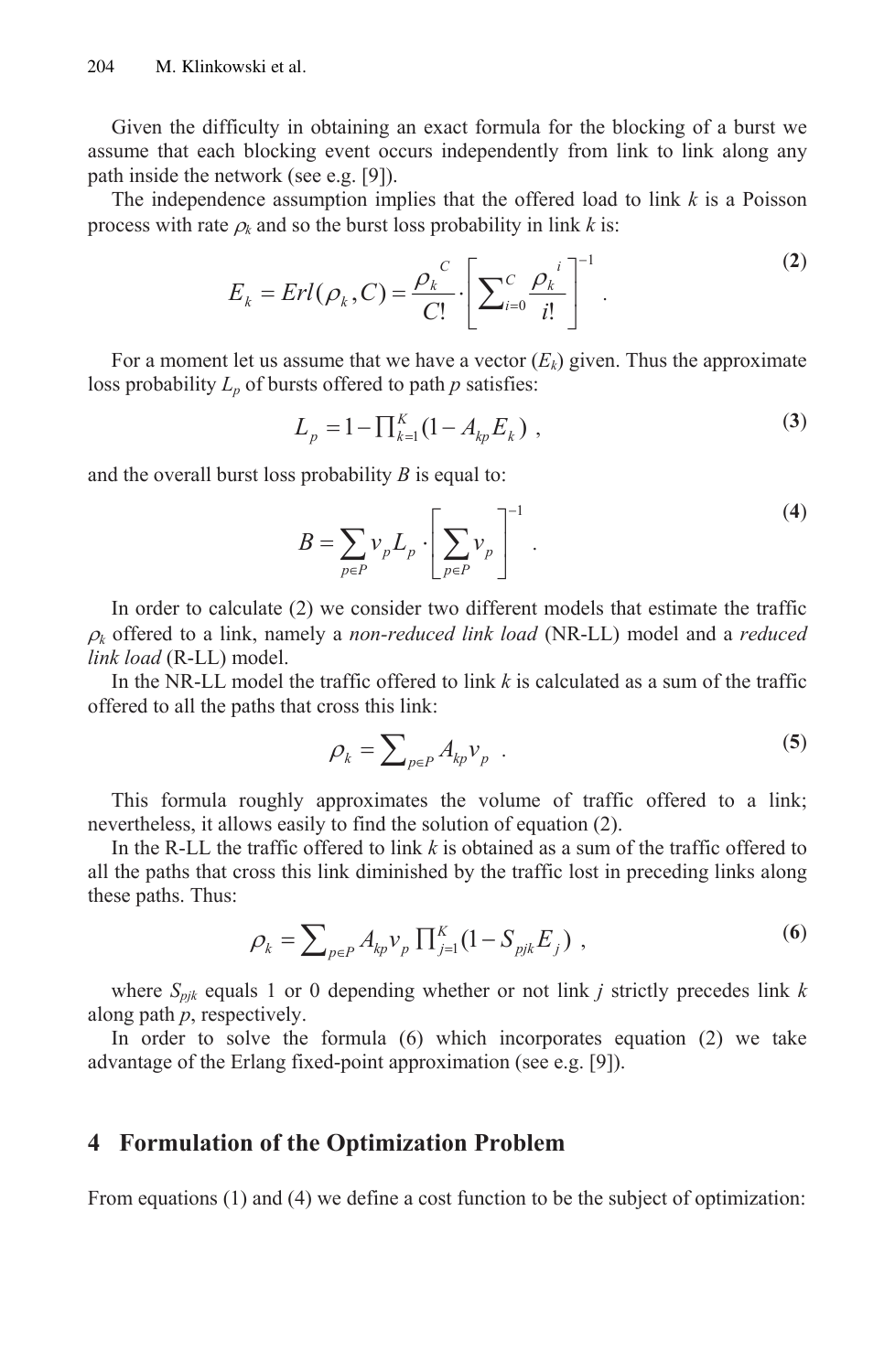$$
B(x) = \sum_{p \in P} x_p t_p L_p \quad , \tag{7}
$$

The optimization problem is formulated as follows:

$$
\min B(x) \tag{8}
$$

subject to:

$$
\sum_{p \in P_{sd}} x_p = 1 \qquad \forall P_{sd} \quad , \tag{9}
$$

$$
0 \le x_p \le 1 \qquad \forall p \in P \tag{10}
$$

Since the overall burst loss probability is a nonlinear function of vector  $(x_p)$  the cost function is nonlinear as well. According to [10] for solving such optimization problem we can use for instance the modified reduced gradient method described in [11]. In order to achieve an optimal solution it is necessary to compute a direction, which leads to a reduction in the total cost. Such direction is indicated by partial derivatives of the cost function.

#### 4.1 Calculation of Partial Derivatives in NR-LL model

The partial derivatives in NR-LL model can be derived directly from  $(1)$ - $(5)$ . Their computation, however, may be time-consuming in larger networks since  $|P|$  partial derivatives have to be recalculated. Instead we use a similar derivation like the one proposed by F. Kelly for circuit-switched (CS) networks [12]. Due to space limitation here we provide only the final form of the solution.

Let for each link  $k$ :

$$
c_k = [E(\rho_k, C-1) - E(\rho_k, C)] \cdot \sum_{p:k \in p} x_p t_p (1 - L_p).
$$
 (11)

Then

$$
\frac{d}{dx_i}B(x) = t_i \left[L_i + \sum_{k \in i} c_k\right].
$$
\n(12)

#### 4.2 Calculation of Partial Derivatives in NR-LL model

The application of Kelly's calculation to NR-LL model in OBS network may be quite complex. Therefore we take the derivation initially obtained for CS network model and use it as a rough approximation.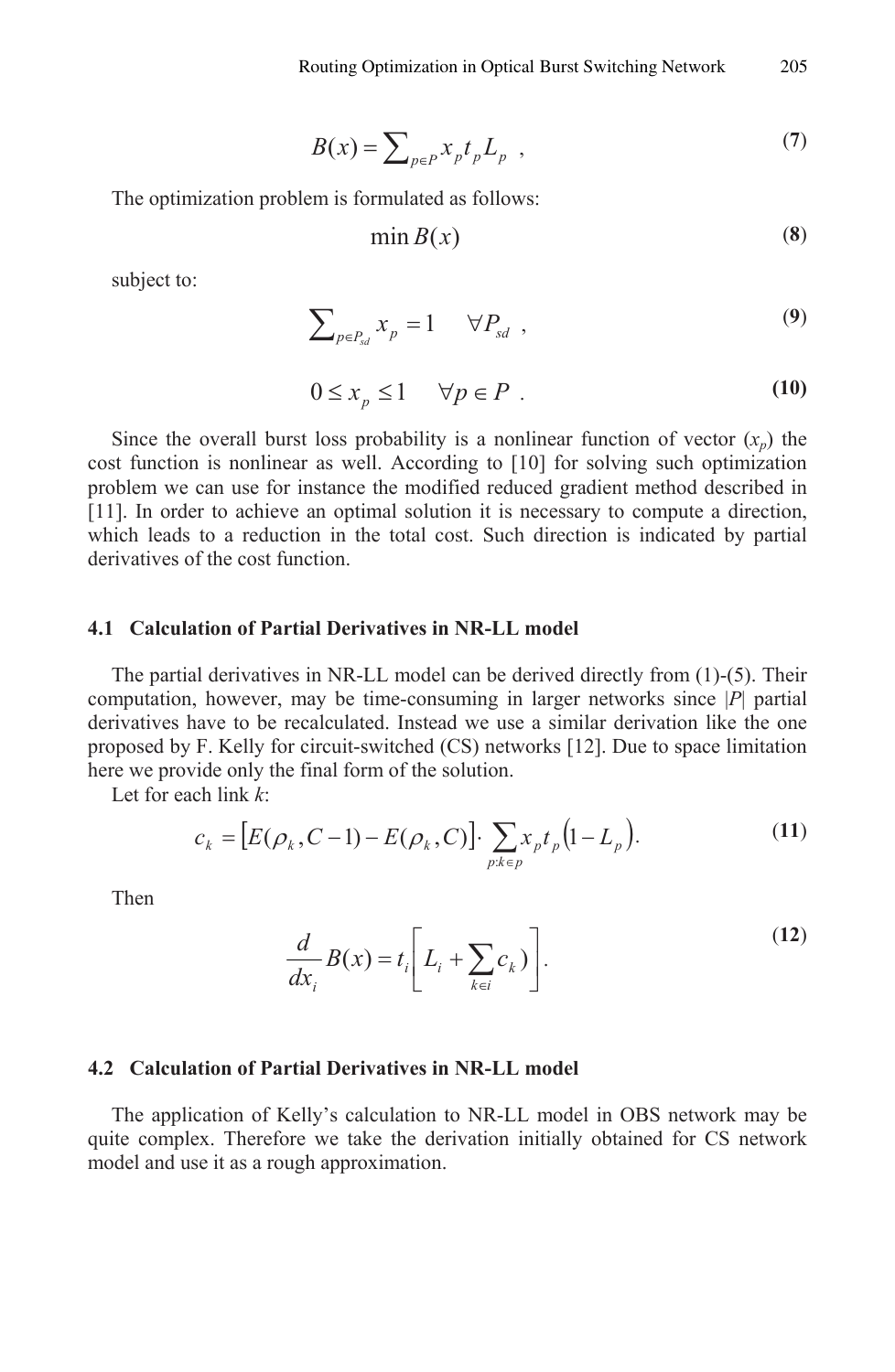Let  $c = (c_1, c_2, ..., c_K)$  be the (unique) solution to the equation:

$$
c_k = [E(\rho_k, C-1) - E(\rho_k, C)] \cdot (1 - B_k)^{-1} \sum_{p:k \in p} x_p t_p \left(1 - L_p \left(1 - \sum_{j \in p - \{k\}} c_j\right)\right). \tag{13}
$$

Then

$$
\frac{d}{dx_i}B(x) \approx t_i \left[1 - (1 - L_i)(1 - \sum_{k \in i} c_k)\right].
$$
\n(14)

The formula (14) corresponds strictly to CS network case. Nevertheless, as the numerical examples we used for this study shows it always yields, in OBS network, to the same near-optimal solution of the optimization problem. Moreover, for small networks, where it is feasible to compute direct partial derivatives, the corresponding values of the optimized cost function are identical.

The conformity of results under NR-LL model is kept as well.

We can also observe that low values of the cost function (7) lead to the same nearoptimal solutions in both NR-LL and R-LL models.

#### 5 Performance

We evaluate the performance of our routing scheme in an event-driven simulator. In order to find a splitting vector  $(x_n)$  that yields to a near-optimal routing in both NR-LL and R-LL models we use a solver *fmincon* for constrained nonlinear multivariable functions available in the Matlab environment. Then we apply this vector in the simulator. The optimized NR-LL and R-LL routing is compared with two other routing strategies, namely with a simple shortest path (SP) routing and a by-pass routing (BP) which is an alternative-like routing (see [2] for more details).

#### **5.1 Evaluation Scenario**

Two network topologies are studied, namely a Simple network topology (see Fig. 3a) and the NSF net network topology (see Fig. 3b). We assume that the links are bidirectional and each link multiplexes  $C=32$  wavelengths if not specified otherwise. Each node acts as an edge and a core node. We consider 2 paths per each sourcedestination pair of nodes. The paths are pre-established according to the Dijkstra algorithm (with regard to the number of hops) and they are not necessarily disjoint. In SP routing only 1 path is available.

The nodes are capable to perform a full wavelength conversion according to the random wavelength-selection algorithm. There is no FDL buffering for the burst contention resolution.

Regarding the traffic modelling, each node is capable to generate a burst destined to any other node with the uniform distribution. Each source node has C input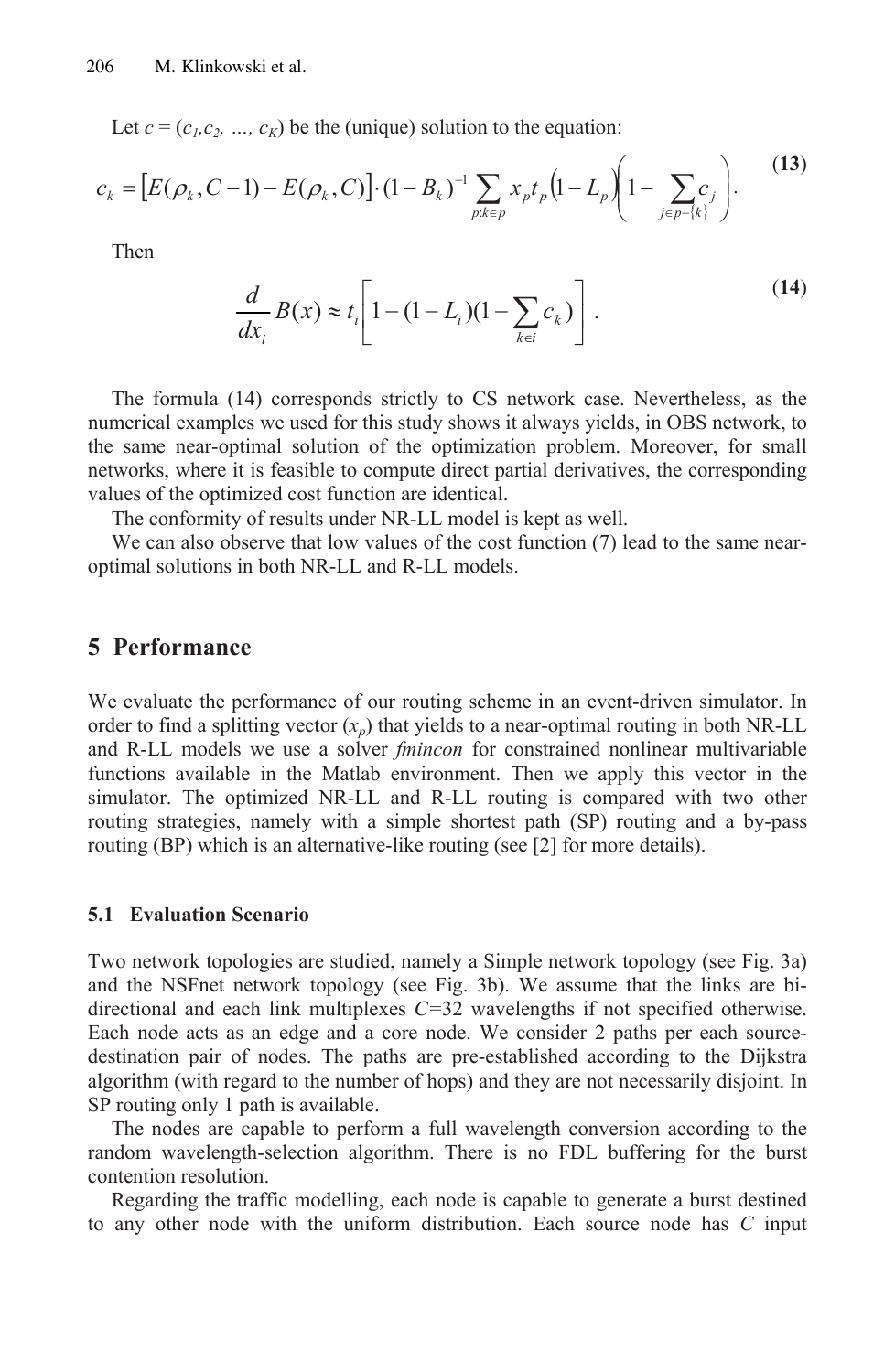wavelengths with the input traffic per a wavelength equal to  $\rho$  (this parameter is specified later). The burst inter-arrival times to the network are exponentially distributed. The mean burst duration is 1ms. We assume that the source nodes do not buffer the bursts after completing their aggregation.

All the simulation results have  $99\%$  level of confidence.



Fig. 2. Network topologies; a) Simple, b) NSFnet.

#### 5.2 Network Performance

In Fig. 3a) we can see the overall burst blocking probability in the function of traffic load  $(\rho)$  obtained in the Simple network for different routing strategies. The number of input wavelengths as well as the number of wavelengths in a link is equal to 8. We can observe that both BP and NR-LL and R-LL routing offer a similar performance and all of them outperform SP routing.

Fig. 3b) presents the performance obtained in the Simple network with 32 wavelengths per link. Now the optimized routing outperforms both BP and SP routing, however, the last one is the worst.



Fig. 3. Comparison of routing schemes in the Simple network; a)  $C = 8$ , b)  $C = 32$ .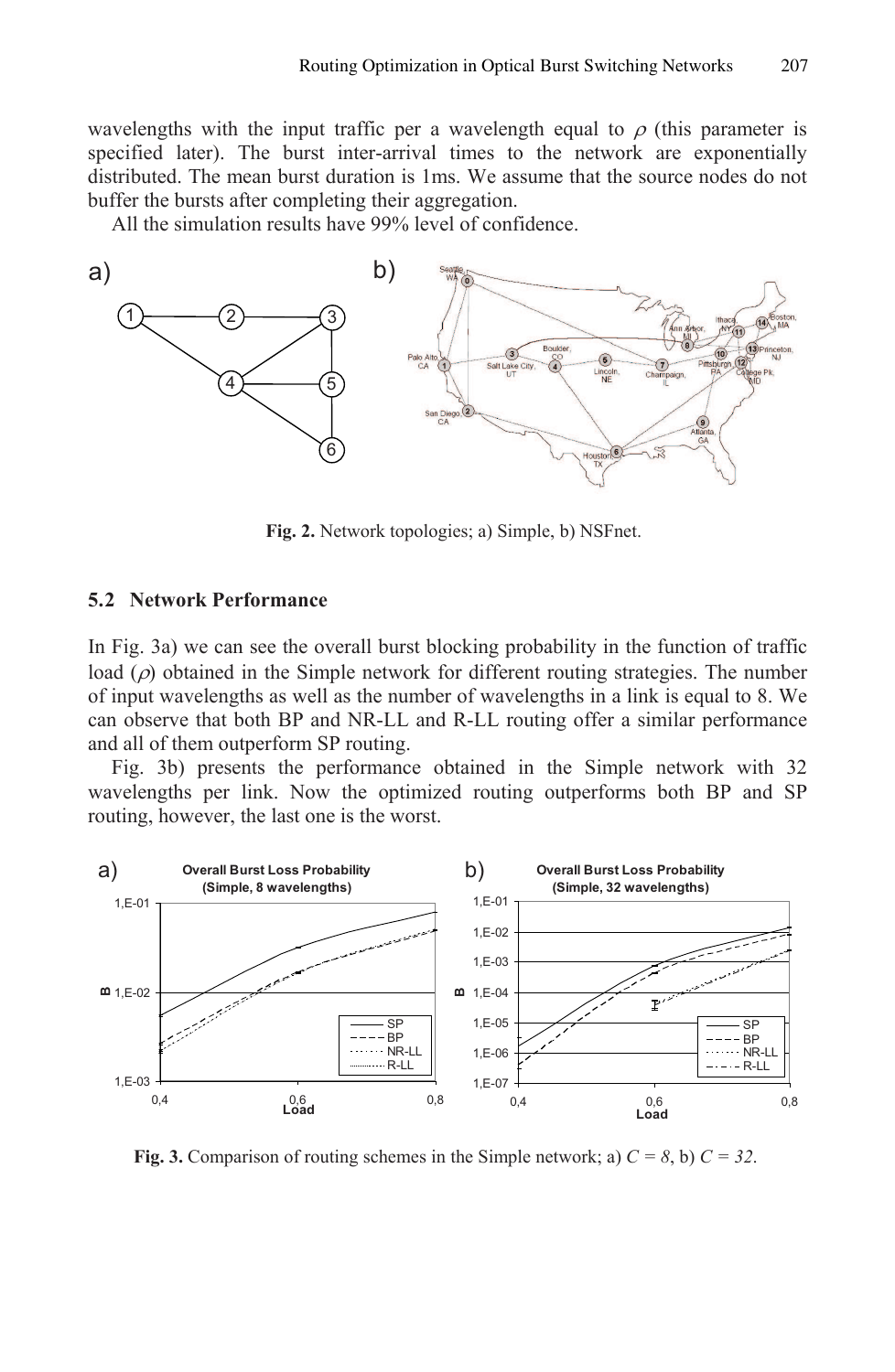Finally in Fig. 4) we compare the performance in larger NSFnet network. The number of wavelengths is equal to 32. Similarly as in the previous case the lowest burst loss probabilities are achieved with the optimized routing. The BP routing is only a bit better than the SP routing. Such low performance can be explained by a small number of alternative paths (1 path) available in BP routing.



Fig. 4. Comparison of routing schemes in the NSFnet network  $(C = 32)$ .

Note that both NR-LL and R-LL routing offer the same performance without regard to the network and traffic load scenarios. It is because under low link losses (as in the provided examples) the NR-LL model approximates well the traffic offered to a link. As a result both the NR-LL and R-LL models give similar results.

## **6 Implementation Issues**

The proposed optimization framework can be used to calculate a traffic splitting vector that determines the distribution of traffic over the network in a multi-path source based routing scenario. We assume that there is a virtual path topology preestablished that comprise, for instance, a limited number of shortest paths between each pair of source-destination nodes. Such virtual topology can be built in a labelled OBS (LOBS) architecture [13].

Routing optimization can be executed either in centralized or in decentralized way.

Centralized optimization can be used in a static (pre-planed) routing, where the traffic distribution is calculated based on a given (long-term) matrix of demands. Then either a periodic or a threshold-triggered update of the splitting vector can be performed if the matrix of demands changes. Both NR-LL and R-LL optimization models can be applied for this purpose.

A distributed routing should react rapidly to a local disturbance at the point of the disturbance, with slower adjustments in the rest of the network. Similarly like it was proposed for circuit-switched networks  $[12]$  the formulas  $(13)$  and  $(14)$  can be used to design a distributed adaptive routing algorithm for OBS network.

In such distributed adaptive routing we assume that in the network there is the possibility of limited communication between the nodes. The nodes are capable to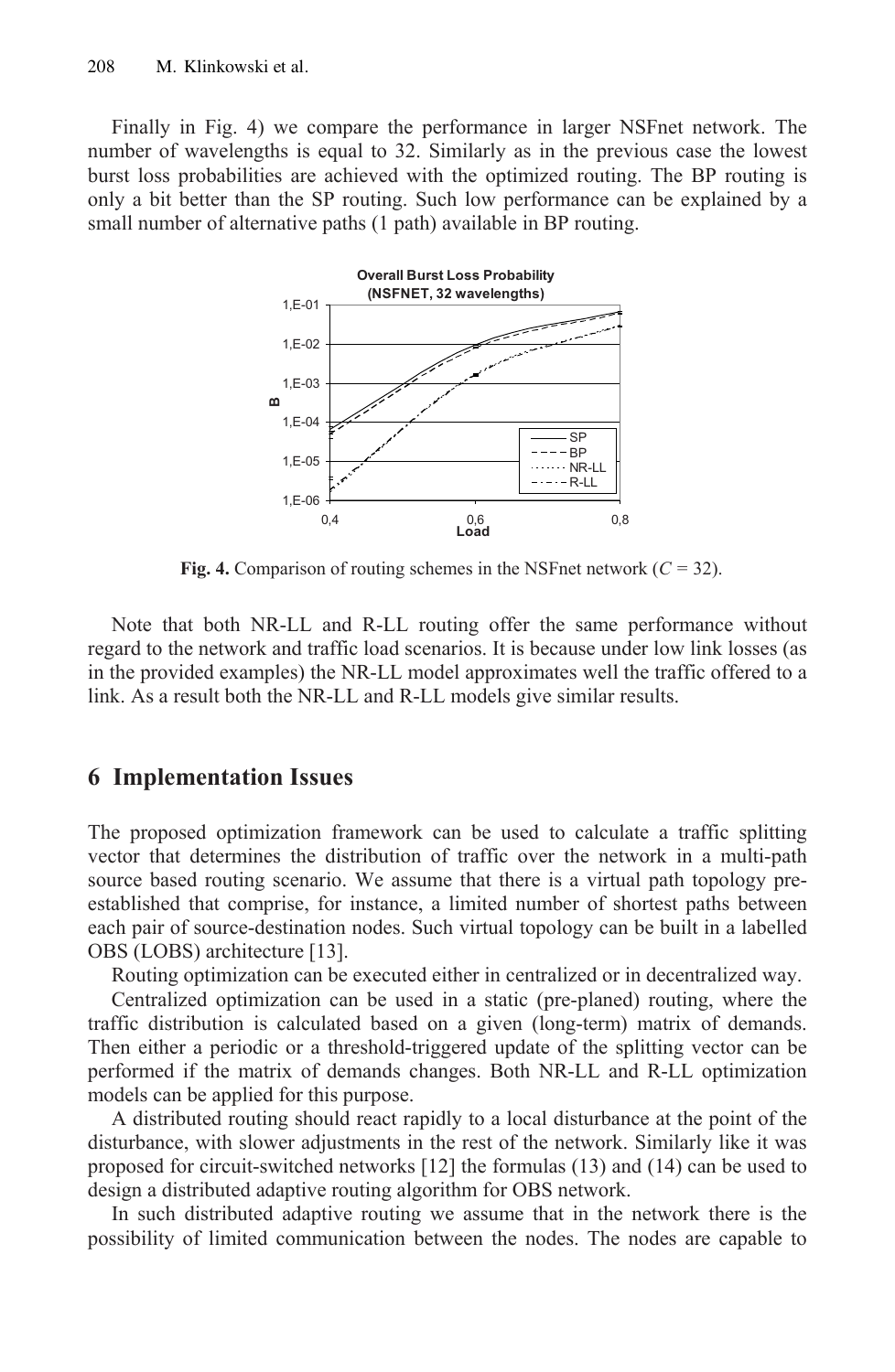measure the loads carried through the links and the source nodes are able to measure the loads carried on the paths. Moreover, there is a (limited) arithmetical processing ability for each link and route, which may be distributed over the nodes of the network; for example the processing for routes might be carried out at the sources nodes. Then the measurements of actual loads together with computing (13) and (14) can be used to implement a decentralized hill-climbing search procedure able gradually to vary routing patterns in response to changes in the demands placed on the network (see [12] for details).

### 7 Conclusions

In this paper the problem of routing optimization in optical burst switched networks with multi-path source-based routing is studied. In this context two different network models are defined, namely with non-reduced link load calculation (NR-LL) and with reduced link load (R-LL) calculation. For both of them a nonlinear optimization problem is formulated and solved.

Simulation results demonstrate that both models equally well find a solution for our routing problem. As a result the traffic is effectively distributed over the network and the network-wide burst loss probability is reduced. The optimized routing always performs better than the shortest path routing. Moreover, it outperforms an alternative routing in a network with high number of wavelengths per link.

Both proposed models can be applied to optimize the distribution of traffic in a centralized way, e.g. in a static routing. Moreover, R-LL model can be used in adaptive distributed routing as it was presented in Kelly's work.

For the purpose of optimization problem we provide the exact partial derivatives in NR-LL model. Moreover, we approximate them in R-LL model by the partial derivatives corresponding to the circuit-switched network model. All the numerical examples we used in this work show that these derivatives lead to a near-optimal solution in OBS network. Nevertheless, the study will be continued in order to prove the correctness of approximation used in R-LL model for any OBS network scenario. The accuracy of OBS network loss models and the properties of the cost function (concavity/convexity or neither of them) will be investigated as well.

The issue not addressed in this paper and related with the multi-path source routing is the problem of out-of-order burst arrival. The burst reordering is common for any multi-path or deflection routing scenario and dedicated mechanisms have to be introduced in order to cope with this problem.

Acknowledgments. The results presented in this work were obtained during a joint Short Term Scientific Mission of the actions COST 293 ("Graphs and algorithms in communication networks") and COST 291 ("Towards digital optical networks"). This work has been partially funded by the MEC (Spanish Ministry of Education and Science) under the CATARO project (Ref. TEC2005-08051-C03-01).